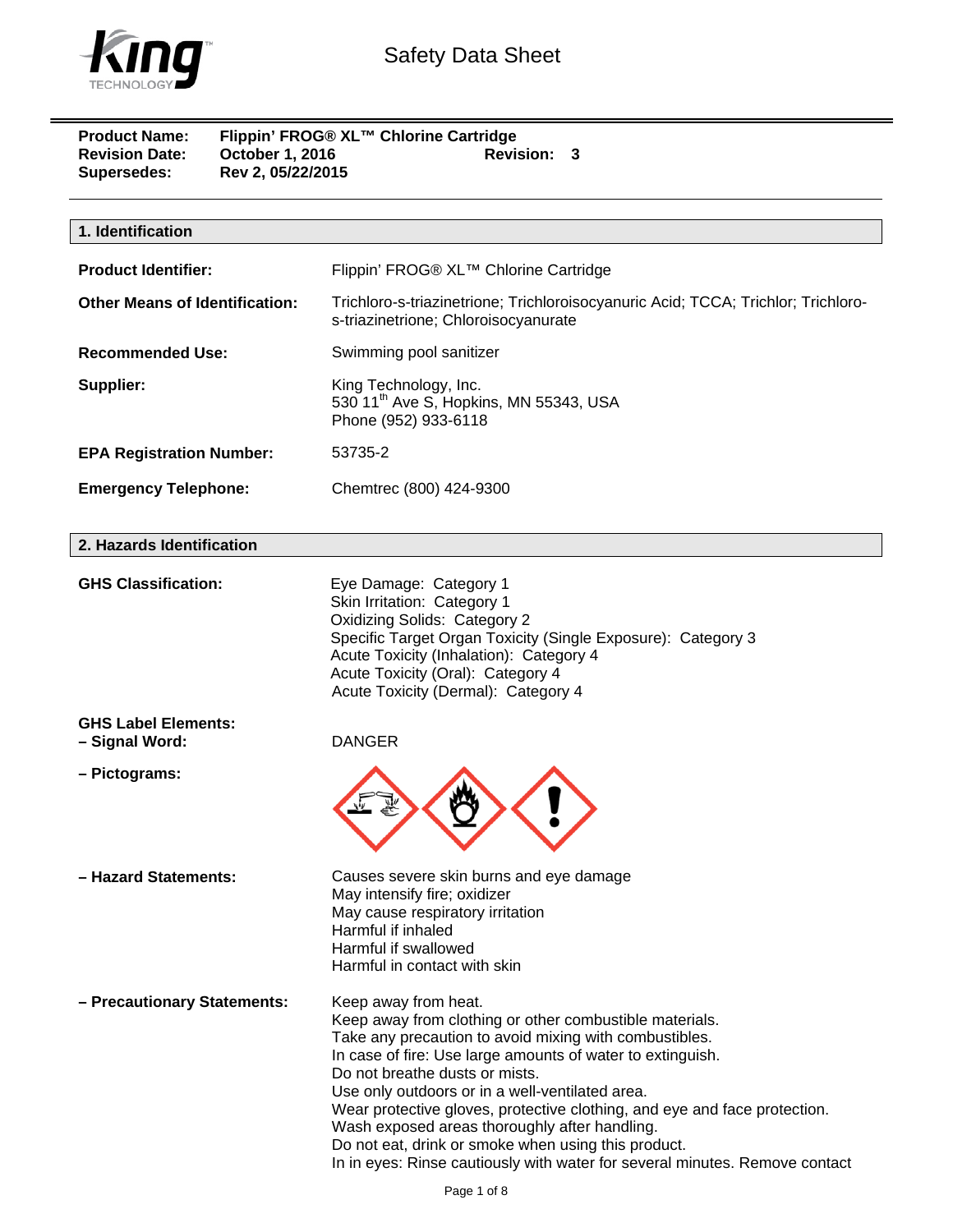

| <b>Product Name:</b><br><b>Revision Date:</b><br><b>Supersedes:</b> | Flippin' FROG® XL™ Chlorine Cartridge<br><b>Revision: 3</b><br><b>October 1, 2016</b><br>Rev 2, 05/22/2015                       |
|---------------------------------------------------------------------|----------------------------------------------------------------------------------------------------------------------------------|
|                                                                     | lenses, if present and easy to do. Continue rinsing.                                                                             |
|                                                                     | If inhaled: Remove person to fresh air and keep comfortable for breathing.<br>If swallowed: Rinse mouth. Do NOT induce vomiting. |
|                                                                     | If on skin (or hair): Take off immediately all contaminated clothing. Rinse skin<br>with water.                                  |
|                                                                     | Immediately call a poison center or doctor.                                                                                      |
|                                                                     | Specific treatment (see First-aid Measures on this safety data sheet).                                                           |
|                                                                     | Take off contaminated clothing and wash it before reuse.                                                                         |
|                                                                     | Store locked up in a well-ventilated place. Keep container tightly closed.                                                       |
|                                                                     | Dispose of contents and container in accordance with                                                                             |
|                                                                     | local/regional/national/international regulations.                                                                               |

**Unclassified Hazards:** None

**Percentage of Ingredients with Unknown Toxicity:**  Zero

| 3. Composition / Information on Ingredients |          |                       |                        |
|---------------------------------------------|----------|-----------------------|------------------------|
| <b>Components</b><br><b>CAS</b>             | Weight % | <b>ACGIH-TLV Data</b> | <b>OSHA (PEL) Data</b> |
| Trichloroisocyanuric Acid<br>87-90-1        | 96-100   | Not determined        | Not determined         |
| Dichloroisocyanuric Acid<br>2782-57-2       | 0-4      | Not determined        | Not determined         |

The specific percentages of composition have been withheld as trade secrets.

| 4. First-aid Measures                                        |                                                                                                                                                                                                                                                                               |
|--------------------------------------------------------------|-------------------------------------------------------------------------------------------------------------------------------------------------------------------------------------------------------------------------------------------------------------------------------|
| Eye contact:                                                 | Hold eye open and rinse slowly and gently with water for 15-20 minutes.<br>Remove contact lenses, if present, after the first 5 minutes then continue<br>rinsing the eye. Immediately call a poison control center or doctor for treatment<br>advice.                         |
| <b>Skin contact:</b>                                         | Take off contaminated clothing. Rinse skin immediately with plenty of water for<br>15-20 minutes. Immediately call a doctor for treatment advice.                                                                                                                             |
| Inhalation:                                                  | Move person to fresh air. If person is not breathing call 911 or an ambulance,<br>then give artificial respiration, preferably mouth-to-mouth, if breathing is<br>difficult, give oxygen. Immediately call a poison control center or doctor for<br>further treatment advice. |
| Ingestion:                                                   | Call poison control center or doctor immediately for treatment advice. Drink<br>plenty of water in small gulps. Do not induce vomiting unless told to do so by<br>the poison control center or doctor. Do not give anything by mouth to an<br>unconscious person.             |
| <b>Most Important Symptoms,</b><br><b>Acute and Delayed:</b> | Causes serious eye damage. Causes skin irritation. May cause respiratory<br>irritation. Harmful if inhaled, swallowed, or in contact with skin.                                                                                                                               |
| <b>Immediate Medical Attention</b><br><b>Required:</b>       | If in eyes, immediately call a poison center or doctor. Otherwise, get medical<br>attention if you feel unwell.                                                                                                                                                               |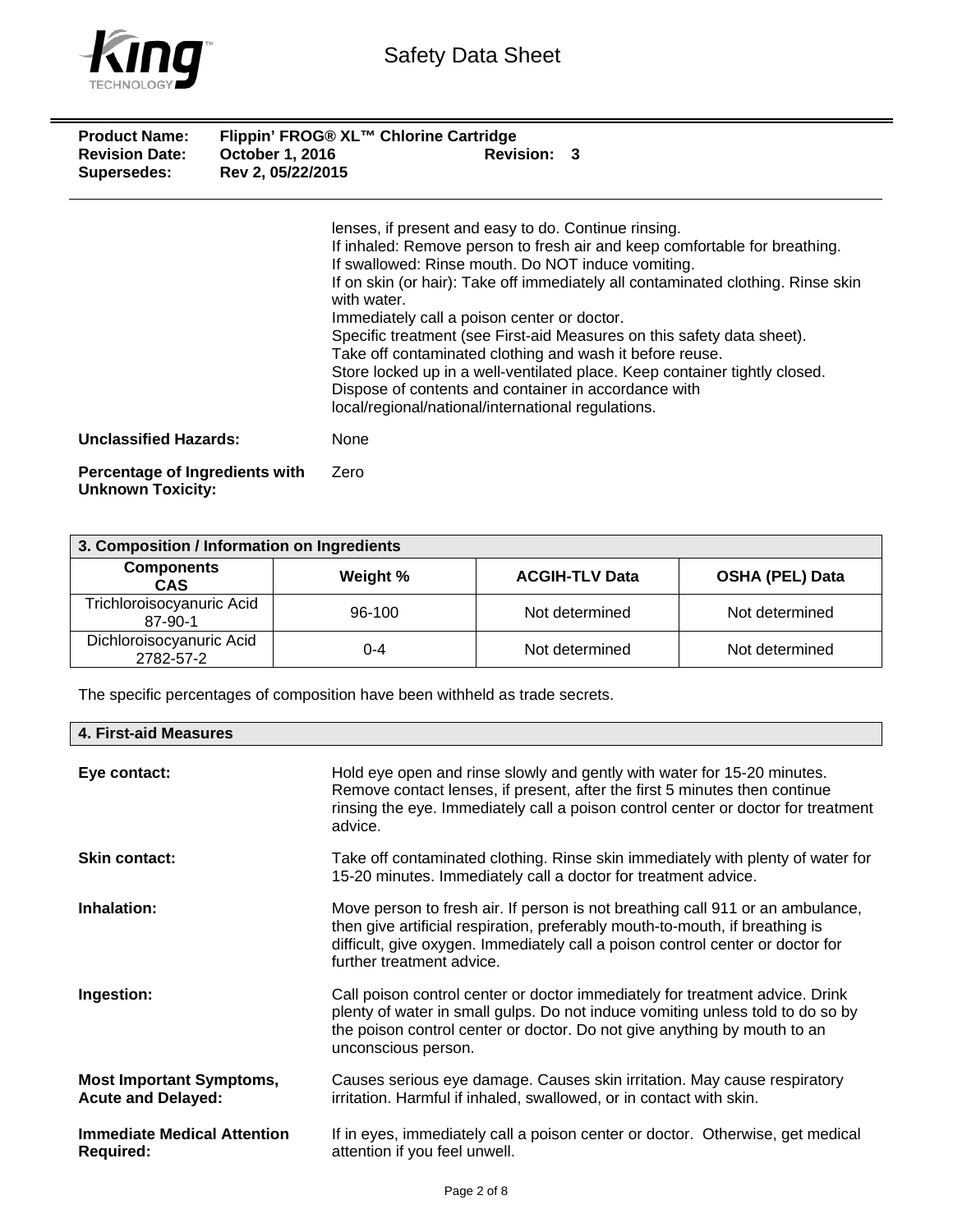

| <b>Product Name:</b>  | Flippin' FROG® XL™ Chlorine Cartridge |                    |  |
|-----------------------|---------------------------------------|--------------------|--|
| <b>Revision Date:</b> | October 1, 2016                       | <b>Revision: 3</b> |  |
| Supersedes:           | Rev 2, 05/22/2015                     |                    |  |

| 5. Fire-fighting Measures                                                     |                                                                                                                                                                                                                                                                                                                                                                                                                                                                                                                                                                                                                                                                                                                                                                                                                                                                                                                                                                                                                          |
|-------------------------------------------------------------------------------|--------------------------------------------------------------------------------------------------------------------------------------------------------------------------------------------------------------------------------------------------------------------------------------------------------------------------------------------------------------------------------------------------------------------------------------------------------------------------------------------------------------------------------------------------------------------------------------------------------------------------------------------------------------------------------------------------------------------------------------------------------------------------------------------------------------------------------------------------------------------------------------------------------------------------------------------------------------------------------------------------------------------------|
| <b>Flash point:</b>                                                           | Not applicable                                                                                                                                                                                                                                                                                                                                                                                                                                                                                                                                                                                                                                                                                                                                                                                                                                                                                                                                                                                                           |
| Auto-ignition temperature:                                                    | Not applicable                                                                                                                                                                                                                                                                                                                                                                                                                                                                                                                                                                                                                                                                                                                                                                                                                                                                                                                                                                                                           |
| <b>Suitable Extinguishing Media:</b>                                          | Water                                                                                                                                                                                                                                                                                                                                                                                                                                                                                                                                                                                                                                                                                                                                                                                                                                                                                                                                                                                                                    |
| <b>Unsuitable Extinguishing</b><br>Media:                                     | Do not use dry chemical extinguisher containing ammonia compounds.                                                                                                                                                                                                                                                                                                                                                                                                                                                                                                                                                                                                                                                                                                                                                                                                                                                                                                                                                       |
| <b>Special Protective Equipment</b><br>and Precautions for Fire-<br>fighters: | Fire fighters should wear full protective clothing and self-contained breathing<br>apparatus (SCBA) in positive pressure mode. Cool containers with water<br>spray. On small fires, use water spray or fog. On large fires, use heavy deluge<br>or fog streams. Flooding amounts of water may be required before<br>extinguishment can be accomplished.                                                                                                                                                                                                                                                                                                                                                                                                                                                                                                                                                                                                                                                                  |
| <b>Specific Hazards Arising From</b><br>the Chemical:                         | When heated to decomposition may release poisonous and corrosive fumes of<br>nitrogen trichloride, chlorine, nitrous oxides, cyanates, carbon monoxide, and<br>carbon dioxide.                                                                                                                                                                                                                                                                                                                                                                                                                                                                                                                                                                                                                                                                                                                                                                                                                                           |
| <b>6. Accidental Release Measures</b>                                         |                                                                                                                                                                                                                                                                                                                                                                                                                                                                                                                                                                                                                                                                                                                                                                                                                                                                                                                                                                                                                          |
| <b>Personal Precautions:</b>                                                  | For small spills in well ventilated areas wear a NIOSH approved half-face or<br>full-face tight fitting respirator or a loose fitting powered air purifying respirator<br>equipped with chlorine cartridges. Chemical goggles should be worn when<br>using a half-face respirator. In addition to respiratory protection wear coveralls,<br>chemical resistant gloves, chemical resistant footwear, and chemical resistant<br>headgear for overhead exposure.<br>For cleanup of large spills, or small dry spills in confined areas, wear full-face<br>respirator with chlorine cartridges or a positive pressure supplied air respirator.<br>Additionally, body protection should be impervious clothing covering the entire<br>body to prevent personal contact with the material.<br>CAUTION - protection concerns must also address the following: If this<br>material becomes damp/wet or contaminated in a container, the formation of<br>nitrogen trichloride gas may occur and an explosive condition may exist. |
| <b>Methods for Cleaning Up:</b>                                               | Hazardous concentrations in air may be found in local spill area and<br>immediately downwind. If spill material is still dry, do not put water directly on<br>this product as a gas evolution may occur.<br>CAUTION: Do not use floor sweeping compounds                                                                                                                                                                                                                                                                                                                                                                                                                                                                                                                                                                                                                                                                                                                                                                 |
| – Soil:                                                                       | Do not contaminate spill material with any organic materials, ammonia,<br>ammonium salts, or urea. Clean up all spill material with clean, dry dedicated<br>equipment and place in a clean, dry container.                                                                                                                                                                                                                                                                                                                                                                                                                                                                                                                                                                                                                                                                                                                                                                                                               |
| - Water:                                                                      | This material is heavier than water and soluble in water. Stop flow of material<br>into water as soon as possible. Begin monitoring for available chlorine and pH<br>immediately.                                                                                                                                                                                                                                                                                                                                                                                                                                                                                                                                                                                                                                                                                                                                                                                                                                        |
| – In Air:                                                                     | Vapors may be suppressed by the use of water fog.                                                                                                                                                                                                                                                                                                                                                                                                                                                                                                                                                                                                                                                                                                                                                                                                                                                                                                                                                                        |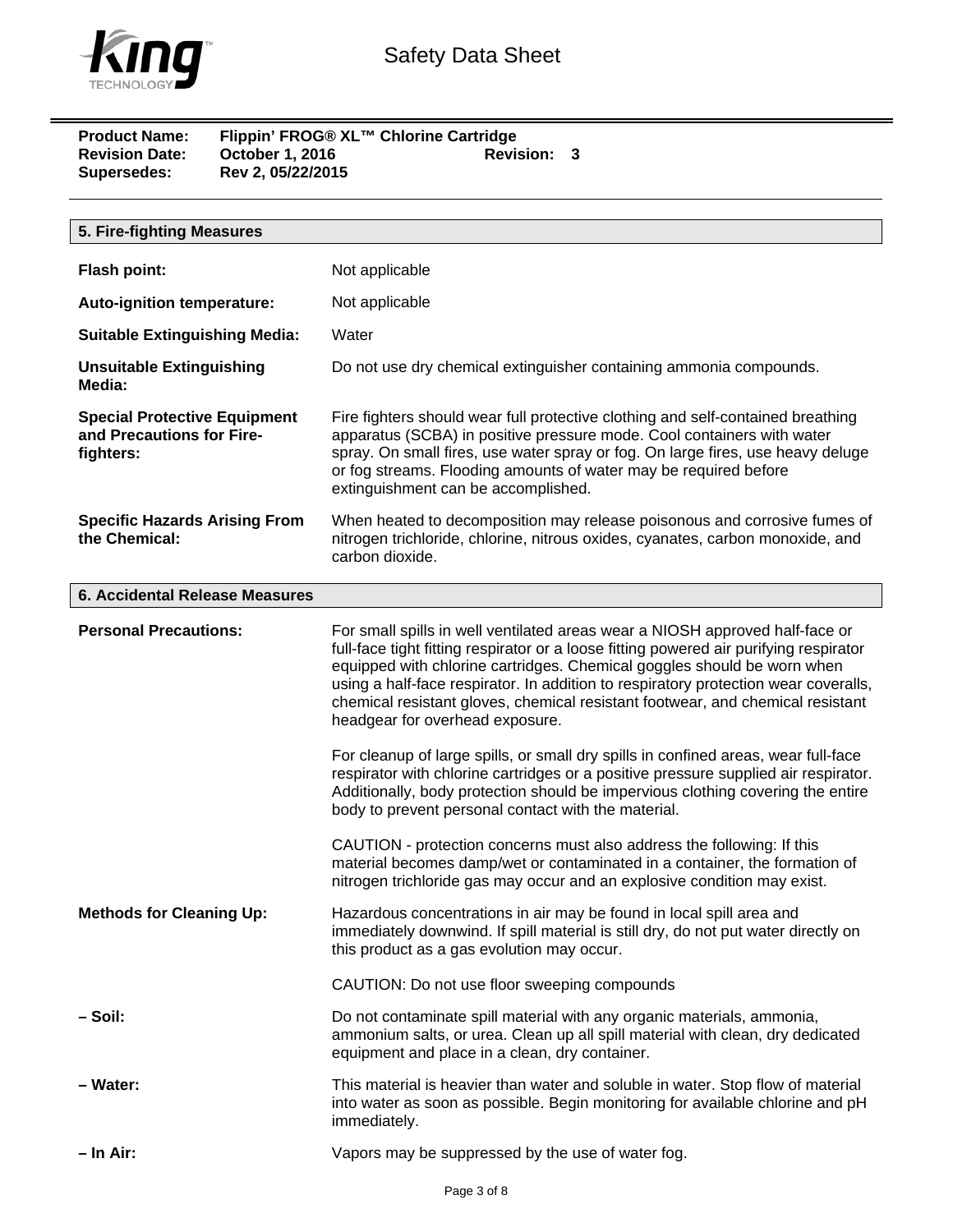

| <b>Product Name:</b><br><b>Revision Date:</b><br><b>Supersedes:</b> | October 1, 2016<br>Rev 2, 05/22/2015 | Flippin' FROG® XL™ Chlorine Cartridge<br>Revision: 3                                                                                                                                                                                                                                               |
|---------------------------------------------------------------------|--------------------------------------|----------------------------------------------------------------------------------------------------------------------------------------------------------------------------------------------------------------------------------------------------------------------------------------------------|
|                                                                     |                                      |                                                                                                                                                                                                                                                                                                    |
| 7. Handling and Storage                                             |                                      |                                                                                                                                                                                                                                                                                                    |
| Handling:                                                           |                                      | Avoid bodily contact. Do not take internally. Upon contact with skin or eyes,<br>wash off with water.                                                                                                                                                                                              |
| Storage:                                                            |                                      | Store in a dry, cool, well-ventilated are away from incompatible materials (see<br>"materials to avoid"). Product has an indefinite shelf-life limitation. Do not store<br>at temperatures above 60°C/140°F. Available chlorine loss can be as little as<br>0.1% per year at ambient temperatures. |
| 8. Exposure Controls / Personal Protection                          |                                      |                                                                                                                                                                                                                                                                                                    |
| <b>Exposure Limits:</b>                                             |                                      | None assigned                                                                                                                                                                                                                                                                                      |
| <b>Appropriate Engineering</b><br><b>Controls:</b>                  |                                      | Use local exhaust ventilation to minimize dust and chlorine levels where<br>industrial use occurs. Otherwise, ensure good general ventilation.                                                                                                                                                     |
| Personal protective equipment:<br>- Respiratory protection:         |                                      | When dusty conditions are encountered, wear a NIOSH/OSHA full-face<br>respirator with chlorine cartridges for protection against chlorine gas and<br>dust/mist pre-filter                                                                                                                          |
| - Hand protection:                                                  |                                      | Neoprene gloves                                                                                                                                                                                                                                                                                    |
| - Eye protection:                                                   |                                      | Use chemical safety glasses to avoid eye contact                                                                                                                                                                                                                                                   |
| - Skin and body protection:                                         |                                      | Body covering clothes and boots                                                                                                                                                                                                                                                                    |
| <b>Hygiene measures:</b>                                            |                                      | Avoid contact with skin, eyes, clothing                                                                                                                                                                                                                                                            |

# **9. Physical and Chemical Properties**

| Appearance:                       | White granules or tablet-formed product |
|-----------------------------------|-----------------------------------------|
| Odor:                             | Chlorine like bleach odor               |
| Odor threshold:                   | Not available                           |
| Melting point / range:            | 225-230°C (decomposes)                  |
| Boiling point / range:            | Not applicable (decomposes)             |
| <b>Flash point:</b>               | Not available                           |
| <b>Evaporation rate:</b>          | Not available                           |
| <b>Flammability:</b>              | Not available                           |
| Vapor pressure:                   | Not available                           |
| Vapor density:                    | Not available                           |
| <b>Bulk density:</b>              | Granular $0.89 - 1.1$ g/cc              |
|                                   | Tablet $1.16 - 1.9$ g/cc                |
| <b>Solubility in water:</b>       | 1.2 g/100ml at 25°C                     |
| Specific gravity:                 | >1                                      |
| pH:                               | 2.7-2.9 (1% solution)                   |
| <b>Flammability limits:</b>       | Not available                           |
| <b>Partition coefficient:</b>     | Not available                           |
| <b>Auto-ignition temperature:</b> | Not available                           |
| <b>Decomposition temperature:</b> | 225°C (437°F)                           |
| Viscosity:                        | Not available                           |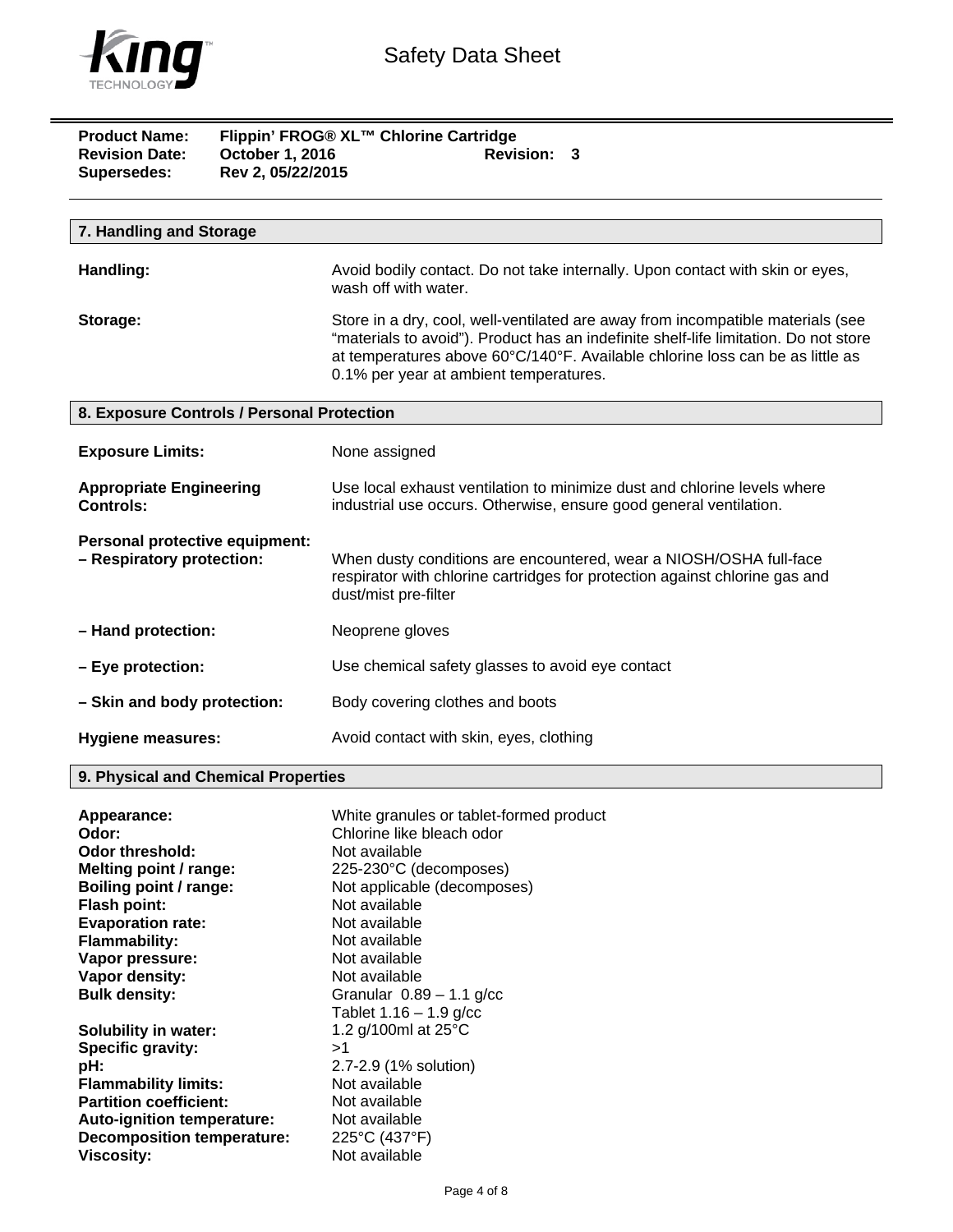

| <b>Product Name:</b><br><b>Revision Date:</b><br>Supersedes: | Flippin' FROG® XL™ Chlorine Cartridge<br><b>October 1, 2016</b><br>Rev 2, 05/22/2015 | <b>Revision: 3</b> |  |
|--------------------------------------------------------------|--------------------------------------------------------------------------------------|--------------------|--|
|                                                              |                                                                                      |                    |  |

| 10. Stability and Reactivity                  |                                                                                                                                                                                             |
|-----------------------------------------------|---------------------------------------------------------------------------------------------------------------------------------------------------------------------------------------------|
| <b>Reactivity:</b>                            | Not reactive under normal conditions.                                                                                                                                                       |
| <b>Stability:</b>                             | Stable under normal conditions. Do not package in paper or cardboard. NOTE:<br>contact with small amounts of water may result in exothermic reaction with the<br>liberation of toxic fumes. |
| Incompatible materials:                       | Organic materials, reducing agents, nitrogen containing materials, other<br>oxidizers, acids, bases, oils, grease, sawdust, dry fire extinguishers containing<br>monoammonium compounds.    |
| Conditions to avoid:                          | Heating above decomposition temperature, humidity                                                                                                                                           |
| <b>Hazardous decomposition</b><br>products:   | Nitrogen trichloride, chlorine, nitrous oxides, cyanates, carbon monoxide,<br>carbon dioxide.                                                                                               |
| <b>Possibility of hazardous</b><br>reactions: | Will not occur                                                                                                                                                                              |

## **11. Toxicological Information**

| <b>Acute toxicity:</b><br>$-$ Rat oral LD50:<br>- Rabbit dermal LD50:<br>- Eye irritation (rabbit):<br>- Dermal irritation (rabbit):<br>- Dermal sensitization<br>(guinea pig): | 490 mg/kg<br>>2000 mg/kg<br>Corrosive<br>Corrosive<br>Not a sensitizer                                                                                                                           |
|---------------------------------------------------------------------------------------------------------------------------------------------------------------------------------|--------------------------------------------------------------------------------------------------------------------------------------------------------------------------------------------------|
| <b>Chronic toxicity:</b>                                                                                                                                                        | Prolonged exposure may cause damage to the respiratory system. Chronic<br>inhalation exposure may cause impairment of lung function and permanent<br>lung damage.                                |
| <b>Mutagenicity:</b>                                                                                                                                                            | Not a mutagenic in five Salmonella strains and one E.coli strain with or without<br>mammalian microsomal activation.                                                                             |
| Carcinogenicity:                                                                                                                                                                | Not classified by IARC, OSHA, EPA<br>Not included in NTP 11 <sup>th</sup> Report on Carcinogens                                                                                                  |
| <b>Reproductive toxicity:</b>                                                                                                                                                   | There are no known or reported effects on reproductive function or fetal<br>development. Toxicological investigation indicates it does not affect<br>reproductive function of fetal development. |
| 12. Ecological Information                                                                                                                                                      |                                                                                                                                                                                                  |
| <b>Aquatic toxicity:</b><br>- 96 Hour-LC50, Fish:<br>-48 Hour-LC50, Daphnia magna:                                                                                              | 0.32 mg/l (Rainbow trout)<br>0.30 mg/l (Bluegill sunfish)                                                                                                                                        |
| <b>Avian toxicity:</b><br>- Oral LD50, Mallard Duck:<br>- Dietary LC50, Mallard Duck:                                                                                           | 1600 mg/kg<br>>10,000 ppm                                                                                                                                                                        |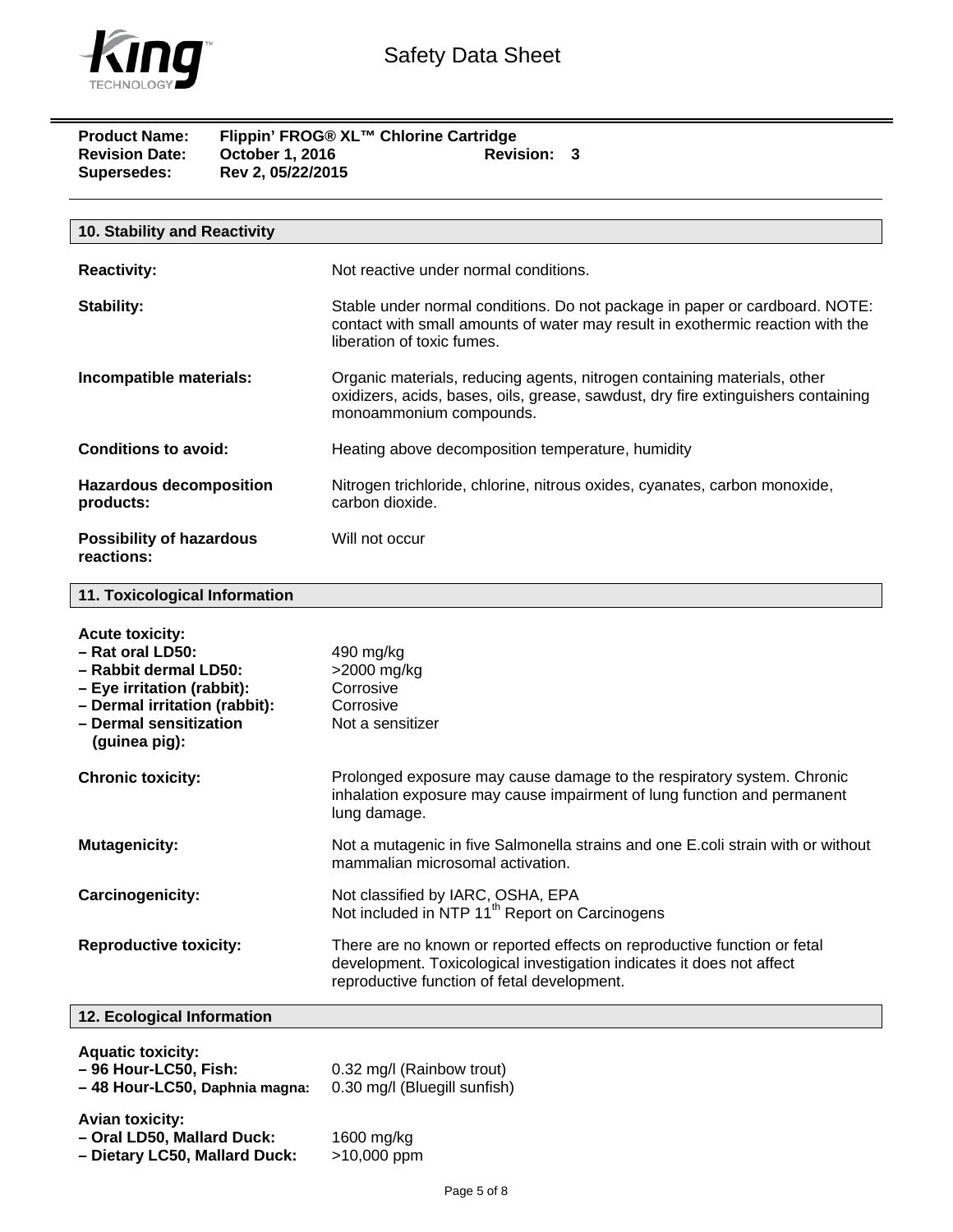

| <b>Product Name:</b><br>Flippin' FROG® XL™ Chlorine Cartridge<br><b>Revision Date:</b><br>October 1, 2016<br>Revision: 3<br>Rev 2, 05/22/2015<br><b>Supersedes:</b> |                                                                                                                                                                                                                                                                                                                                                                                                                                    |  |
|---------------------------------------------------------------------------------------------------------------------------------------------------------------------|------------------------------------------------------------------------------------------------------------------------------------------------------------------------------------------------------------------------------------------------------------------------------------------------------------------------------------------------------------------------------------------------------------------------------------|--|
| - Dietary LC50, Bobwhite quail:                                                                                                                                     | 7422 ppm                                                                                                                                                                                                                                                                                                                                                                                                                           |  |
| Germany, water endangering<br>classes (WGK):                                                                                                                        | 3                                                                                                                                                                                                                                                                                                                                                                                                                                  |  |
| 13. Disposal Considerations                                                                                                                                         |                                                                                                                                                                                                                                                                                                                                                                                                                                    |  |
|                                                                                                                                                                     | Use or reuse if possible. Do not put product, spilled product, or partially filled<br>containers into the trash or waste compactor. See product label for container<br>disposal information.                                                                                                                                                                                                                                       |  |
| <b>Waste disposal:</b>                                                                                                                                              | Observe all federal, state, and local environmental regulations when disposing<br>of this material. If this product becomes waste, it will be hazardous waste that<br>is subject to the Land Disposal Restrictions under 40 CFR 268 and must be<br>managed accordingly.                                                                                                                                                            |  |
|                                                                                                                                                                     | Care must be taken to prevent environmental contamination from the use of<br>this material. The user of this material has the responsibility to dispose of<br>unused material, residues, and containers in compliance with all relevant local,<br>state, and federal laws and regulations regarding treatment, storage, and<br>disposal of hazardous waste.                                                                        |  |
| 14. Transportation Information                                                                                                                                      |                                                                                                                                                                                                                                                                                                                                                                                                                                    |  |
| <b>UN Number:</b>                                                                                                                                                   | 2468                                                                                                                                                                                                                                                                                                                                                                                                                               |  |
| DOT:                                                                                                                                                                | Proper shipping name: Trichloroisocyanuric Acid Dry<br>Class: 5.1 - Oxidizing substances<br>Label: OXIDIZER (5.1)<br>Packing Group: II<br>Emergency Guide No. 140                                                                                                                                                                                                                                                                  |  |
| IMO:                                                                                                                                                                | Proper shipping name: Trichloroisocyanuric Acid Dry<br>Class: 5.1 - Oxidizing substances<br>Label: OXIDIZING AGENT (5.1)<br>Packing Group: II                                                                                                                                                                                                                                                                                      |  |
| <b>ICAO/IATA:</b>                                                                                                                                                   | Label: OXIDIZER (5.1)<br><b>Class: 5.1</b><br>Packing Group: II                                                                                                                                                                                                                                                                                                                                                                    |  |
| 15. Regulatory information                                                                                                                                          |                                                                                                                                                                                                                                                                                                                                                                                                                                    |  |
| <b>EPA FIFRA Information:</b>                                                                                                                                       | This chemical is a pesticide product registered by the Environmental<br>Protection Agency and is subject to certain labeling requirements under<br>federal pesticide law. These requirements differ from the classification criteria<br>and hazard information required for safety data sheets, and for workplace<br>labels of non-pesticide chemicals. Following is the hazard information as<br>required on the pesticide label: |  |
|                                                                                                                                                                     | <b>DANGER</b><br>Corrosive. If product is removed from its prefilled container, causes irreversible<br>eye damage and skin burns. May be fatal if absorbed through skin. May be                                                                                                                                                                                                                                                    |  |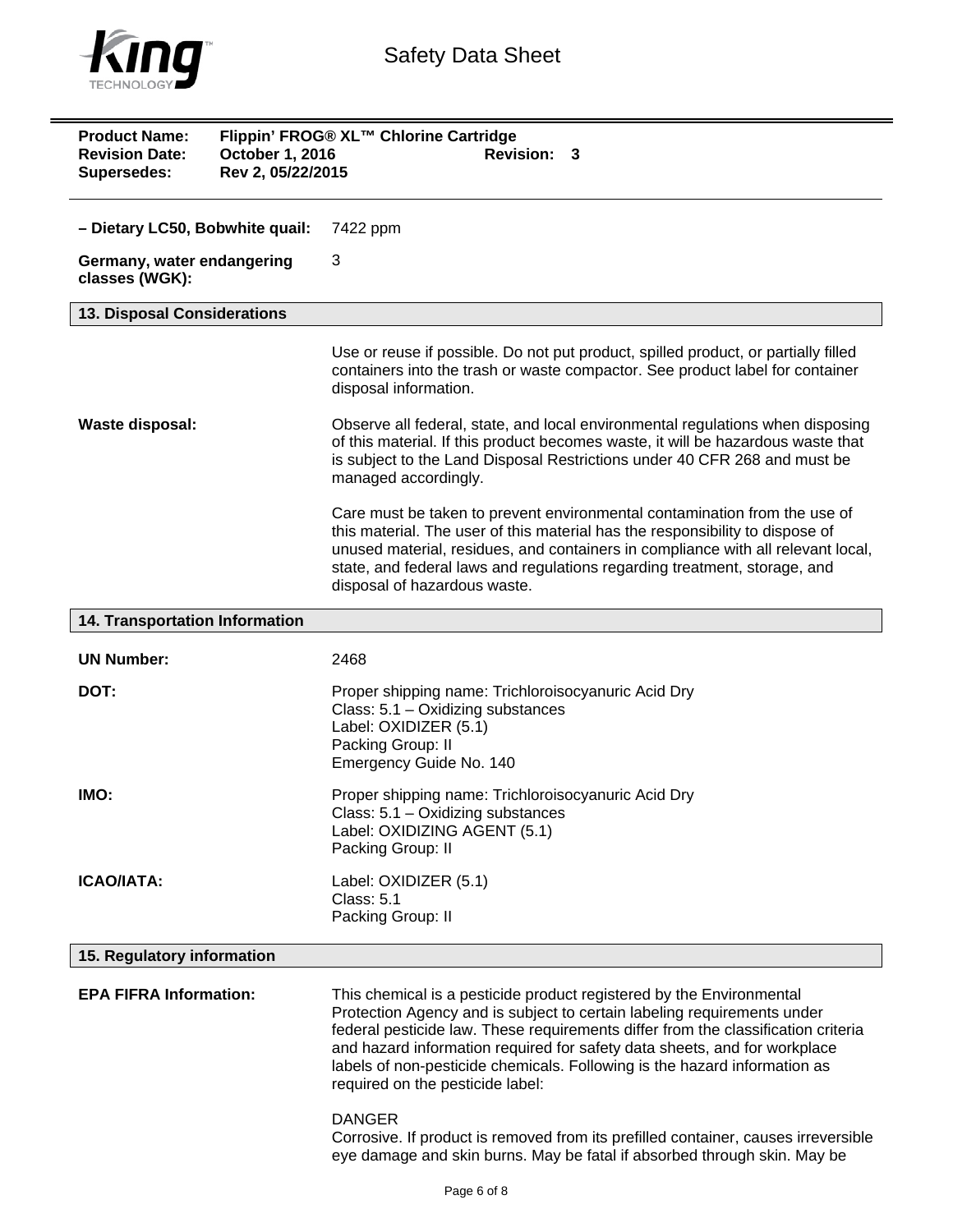

| <b>Product Name:</b><br><b>Revision Date:</b><br>Supersedes:              | Flippin' FROG® XL™ Chlorine Cartridge<br>October 1, 2016<br><b>Revision: 3</b><br>Rev 2, 05/22/2015 |                                                                                                                                                                                                                                                                                                                                                                                    |
|---------------------------------------------------------------------------|-----------------------------------------------------------------------------------------------------|------------------------------------------------------------------------------------------------------------------------------------------------------------------------------------------------------------------------------------------------------------------------------------------------------------------------------------------------------------------------------------|
|                                                                           |                                                                                                     | fatal if inhaled. Do not breathe dusts or spray mists. Irritating to nose and<br>throat. Harmful if swallowed. Do not get in eyes, on skin or on clothing. Follow<br>directions for use carefully. Wash thoroughly with soap and water after<br>handling and before eating, drinking, or using tobacco or using the toilet.<br>Remove contaminated clothing and wash before reuse. |
| USA:                                                                      |                                                                                                     | Reported in the EPA TSCA Inventory.                                                                                                                                                                                                                                                                                                                                                |
| -Sara (311, 312) hazard class:<br>- Massachusetts right-to-know           |                                                                                                     | This product is categorized as an immediate health hazard, and fire and<br>reactivity physical hazard. This product does not contain a chemical listed at or<br>above de minimis concentrations.<br>Listed                                                                                                                                                                         |
| list:                                                                     |                                                                                                     |                                                                                                                                                                                                                                                                                                                                                                                    |
| - New Jersey right-to-know list:<br>- Pennsylvania right-to-know<br>list: |                                                                                                     | Listed<br>Listed                                                                                                                                                                                                                                                                                                                                                                   |
| - Waste classifications:                                                  |                                                                                                     | If this product becomes a waste it meets the criteria of a hazardous waste as<br>defined under 40 CFR 261 and would have the following EPA hazardous<br>number: D001                                                                                                                                                                                                               |
| - Workplace classification:                                               |                                                                                                     | This product is considered hazardous under OSHA Hazard Communication<br>Standard (29CFR 1910.1200)                                                                                                                                                                                                                                                                                 |
| Canada:                                                                   |                                                                                                     | Listed in DSL                                                                                                                                                                                                                                                                                                                                                                      |
| <b>WHMIS hazard class:</b>                                                |                                                                                                     | $C$ – oxidizing materials<br>$D1B -$ toxic materials<br>$D2B -$ toxic materials                                                                                                                                                                                                                                                                                                    |
| EU:                                                                       |                                                                                                     | <b>Reported in EINECS</b>                                                                                                                                                                                                                                                                                                                                                          |
| <b>Japanese METI:</b>                                                     |                                                                                                     | <b>ENCS No: 5-1044</b>                                                                                                                                                                                                                                                                                                                                                             |
| <b>Australia:</b>                                                         |                                                                                                     | Listed in AICS                                                                                                                                                                                                                                                                                                                                                                     |
| China inventory:                                                          |                                                                                                     | Listed                                                                                                                                                                                                                                                                                                                                                                             |
| Korea:                                                                    |                                                                                                     | KE-34101                                                                                                                                                                                                                                                                                                                                                                           |
| <b>Philippines:</b>                                                       |                                                                                                     | Listed in PICCS                                                                                                                                                                                                                                                                                                                                                                    |